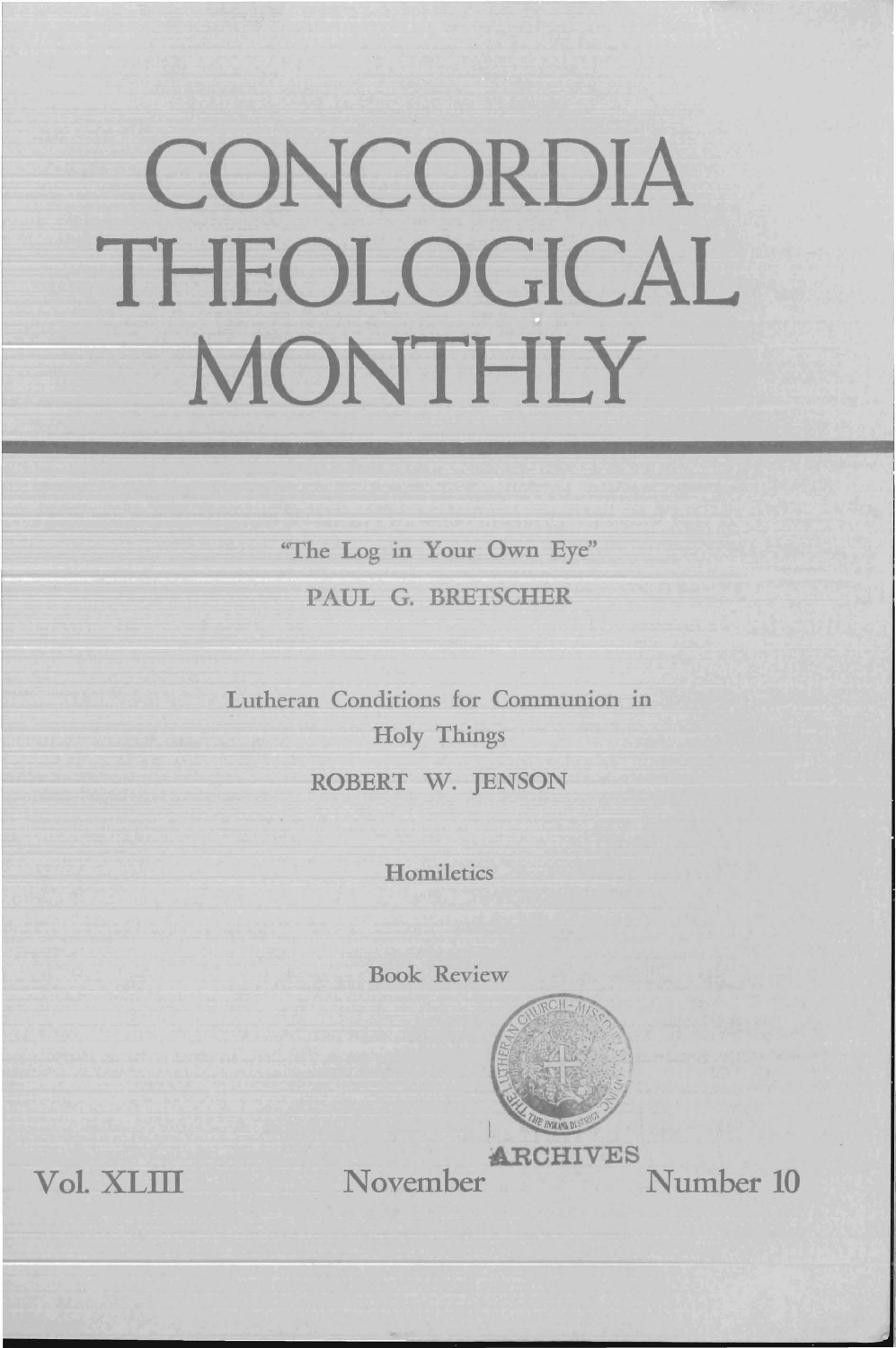## *Dann dies ist gnug* ... Lutheran Conditions for Communion in Holy Things

#### ROBERT W. JENSON

#### I

Uur question is: What conditions would have to be satisfied for Lutheran denominations to officially begin "the communion of holy things" with those with whom Lutherans do not now have such communion, in this instance, the American Episcopalians? Any attempted answer to this question must build on Augustana VII: *Dann dies ist gnug zu wahref Einigkeit der christlichen Kirchen (unitatem ecclesiae,* note Latin singular), *dass da eintraechtiglich nach reinem Verstand das Evangelium gepredigt smd die Sakrament dem gottlichen Wort gemaess gereicht werden (consentire de doctrina evangelii et de administratione sacramentorum). Und ist nicht not zur wahren Einigkeit der christlichen Kirche*  (note German singular), *dass allenthalben gleichformige Ceremonien, von den Menschen eingesetzt, gehalten werden.* . . .

These dogmatic propositions function in three distinguishable contexts; the pluralism of function is signaled by, among other things, the odd uncertainty about singular and plural of "church." I will discuss the three functions in sequence (II to IV below).

to define the unity of the one catholic view, if we could establish mutual recogchurch, whose existence is unquestioned nition and acceptance of "preaching" and and to whose existence unity essentially mutual official recognition of, and accep-

belongs. The definition is accomplished by listing certain unities the lack of which marks the division between church and nonchurch, and certain other unities the lack of which is encompassed within the one church. Since the church occurs as that gathering of persons *(Versammlung)*  which is distinguished from other gatherings in being constimted as a gathering by the preaching of the Gospel and the celebration of the sacraments (Augustana VII, previous paragraph), any gathering which is not in fact so constituted *is* outside the church. "Ceremonies," on the other hand, may vary. The term "cere monies" should be taken as widely as possible. The provision asserts the historicality of the Gospel: that the liturgical, hierarchical, legal, and dogmatic arrangements for the preaching of the Gospel and performing of its sacraments are the responsibility of free human creativity *(von den Menschen eingesetzt)* and that therefore they will legitimately vary from time to time and place to place. Thus, for example, the unity of the church is not broken by liturgical variations short of such as make it doubtful that the sacraments are being performed at all.

II We have already reached a decisive In the first place, the propositions try point for our discussion: In the Lutheran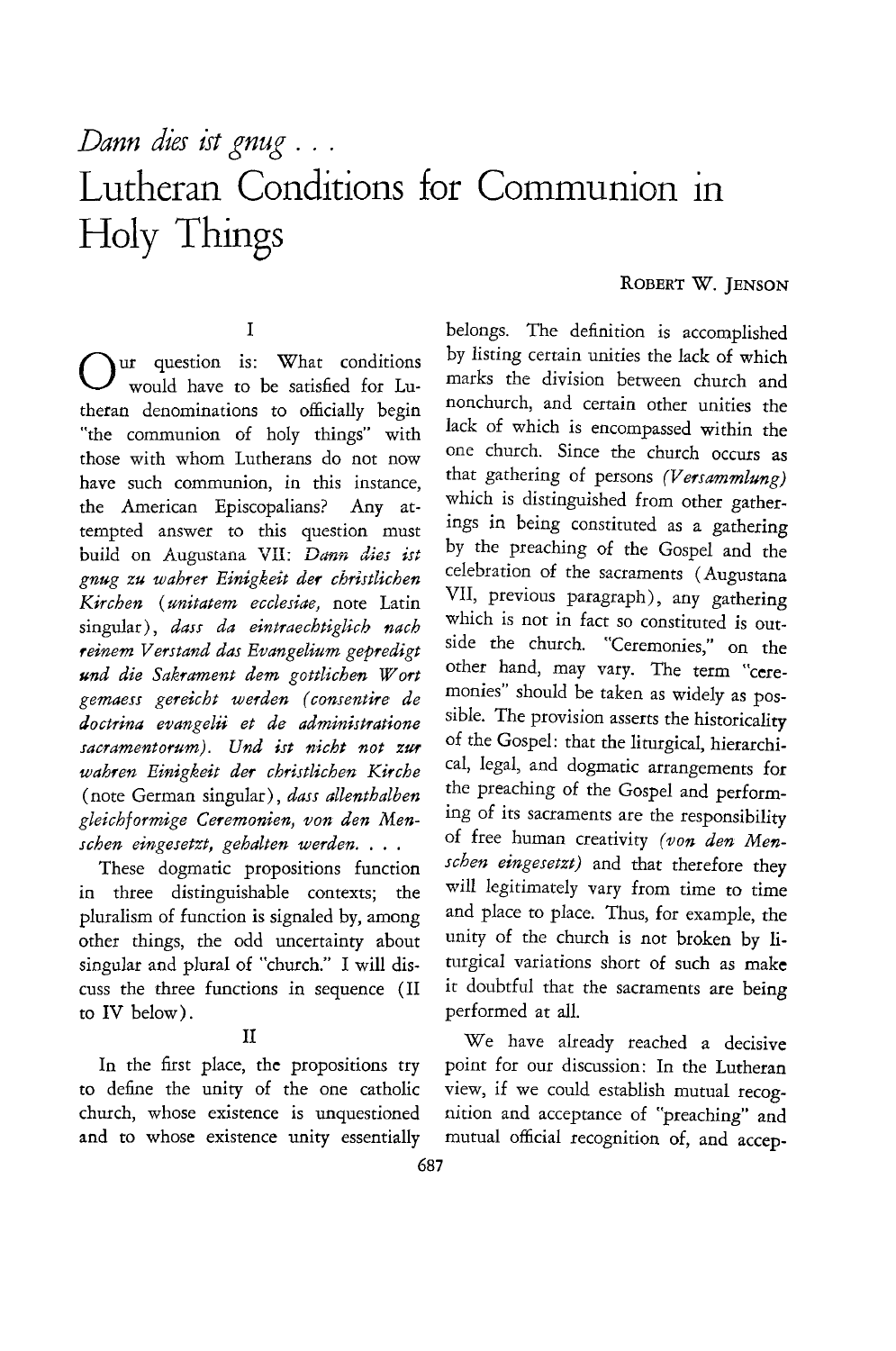tance at, the Eucharistic table, we would thereby achieve all that must necessarily be achieved between us or any denominations, including between "Lutheran" denominations. For a Lutheran understanding, initiation of *communio in sacris* would be the success of the main ecumenical endeavor and would not *necessarily* be the beginning of any further unifications. For Lutherans what we are here discussing is the main event.

#### III

The plural "churches" at one point in the German text does not assume our notion of denominations, or any special reflection on the relation between "churches" and the church. It only assumes the experience of churchly plurality: between territorial churches as they had existed in varying independence through medieval history, between confessing groups of the Reformation period, or between the Eastern and Latin churches. It is further assumed that insofar as churchly plurality interferes with communion in the holy things, this interference should be overcome - unless, of course, it should develop that one party had ceased altogether to be church. The *dies ist gnug (satis est)* states the simultaneously maximum and minimum demands of the Lutheran patties in such endeavors. There are two ( discussed in Band C following).

#### B.

l.

The first demand is *dass da eintraechtiglich nach reinem Verstand das Evangelium gepredigt* . . . *werden.* This is not a

demand for dogmatic unity; the German text makes it clear that also the *consentire de doctrina evangelii* of the Latin text is about actual preaching of the Gospel, and not about confessional statements or systematic theologies. Nor does the *dies ist gnug* single out some set of essential doctrines on which there must be agreement, as against other less essential doctrines on which there need not be agreement. Rather the *dies ist gnug* contrasts "Gospel" with "ceremonies" as conditions of unity. What is said is that when the Gospel can indeed be preached *together (eintraechtiglich)* by a group of persons, any party within the group must recognize other parties therein as actualizations of the one church, and so as entitled to the communjon of holy things, despite whatcver "ceremonial" (including dogmatic!) controversies may otherwise divide them.

This does not mean that theology and dogma are irrelevant to the unity of the church. For the judgment must be made whether it is in fact the Gospel that is spoken by a community, or some other word pretending to be the Gospel. It is this latter possibility which the demanded "purity" of preaching raises and condemns. The Gospel will in fact be preached by a community only if it is preached *nach reinam Verstand,* i. e., if the community is committed to the theological enterprise and having some success with it. The theological enterprise is the continuing effort to come to understanding how to preach the Gospel in each new situation; and where this enterprise flags we may expect the Gospel to be perverted. Dogmatic formulation is a recurrent step in the church's theological enterprise, marking especially significant crises, especially

A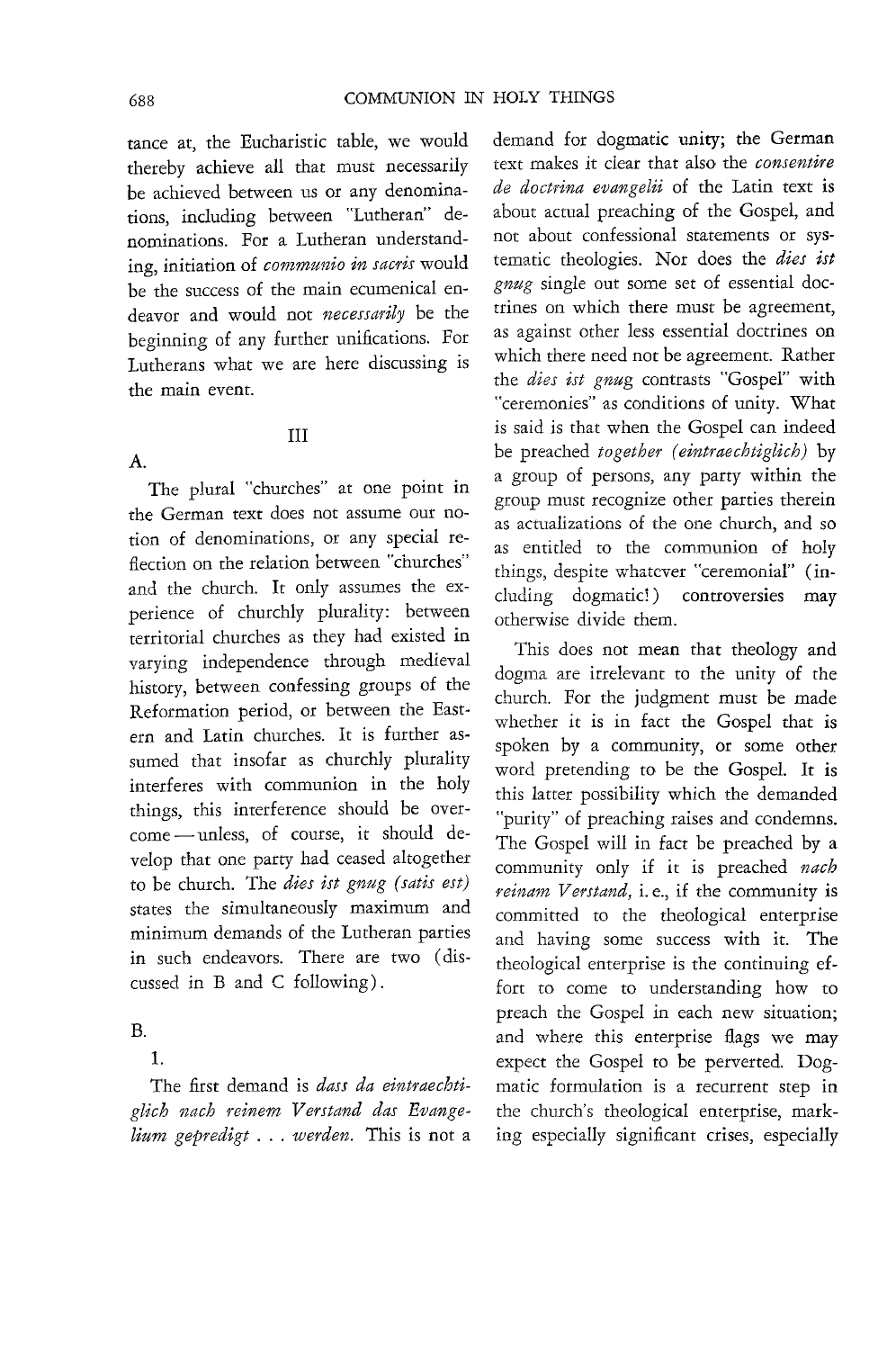such as threaten the unity of the church; the Augustana itself is just such a theological act.

### 2.

Since Augustana VII does not envisage the denominational system, and surely not our moribund denominational system, it does not directly furnish answers to the problem before this meeting; nor does the preceding exegesis of Augustana VII do so. What follows involves jumps not covered by the dogmatic text.

Augustana VII does not, I think, permit Lutherans, faced with a question of fellowship, to evade judging whether the Word by which the other group coheres as a group is indeed the Gospel or something else. And Augustana VII also does not allow us to make that judgment by anything so pleasant as a sense of fellowship, or an intuition of eschatological unity. Lutherans have to ask: When the Episcopalians speak as a community and to be a community, what do they *say?* And is it the Gospel? We have already much discussed what sort of question this is, and by what criteria it might be answered; and, I believe, with considerable agreement.

Faced with this task of judgment, Lutherans must immediately say that the resolute nonconfessionalism of the Episcopalian community makes it so hard to answer the first part of the question that, were we on either side permitted to make traditional ecclesiastical assumptions, Lutherans might be tempted to look elsewhere for communion partners. But the assumptions Lutherans have traditionally made about their own theological status can no longer be made. For despite the

Lutheran denominations' greater official fervor for their dogmatic tradition, the Book of Concord has little if any greater communal effect among them than do the Thirty-Nine Articles among Episcopalians; it is just as hard to find authority among Lutherans. Does this delegation, for example, speak representatively for American Lutherans? Not even remotely. The Lutheran denominations live - or do not live - by the same mixture of fundamentalism, helplessness before every wind of doctrine, tag-ends of denominational tradition, and occasional saving theological and proclamatory miracles by which the other American denominations live.

Lutherans must regard the dogmatic irresolution of the Episcopalian communion as a churchly degeneracy, however proud of it Episcopalians themselves may be (this disagreement cannot itself be churchdivisive). But we must register a very similar degeneracy in ourselves. My suggestion is that we will make progress with our problem only when we recognize that what we are doing is making interim arrangements between segments of a disintegrating form of the church, by way only of trying to make the birth of a new form of the church a little easier.

Therefore the question we have to ask about each other can be no stronger than: Is there enough of the Gospel alive in these two parties to make it likely that they will prepare the way for a rebirth of the church better *in* communion than *out*  of communion? This, I suggest, is still Augustana VII's demand for judgment, but in the form appropriate to our present situation. It cannot be answered by any comparisons of documents, *or* by intelligence operations conducted from afar, but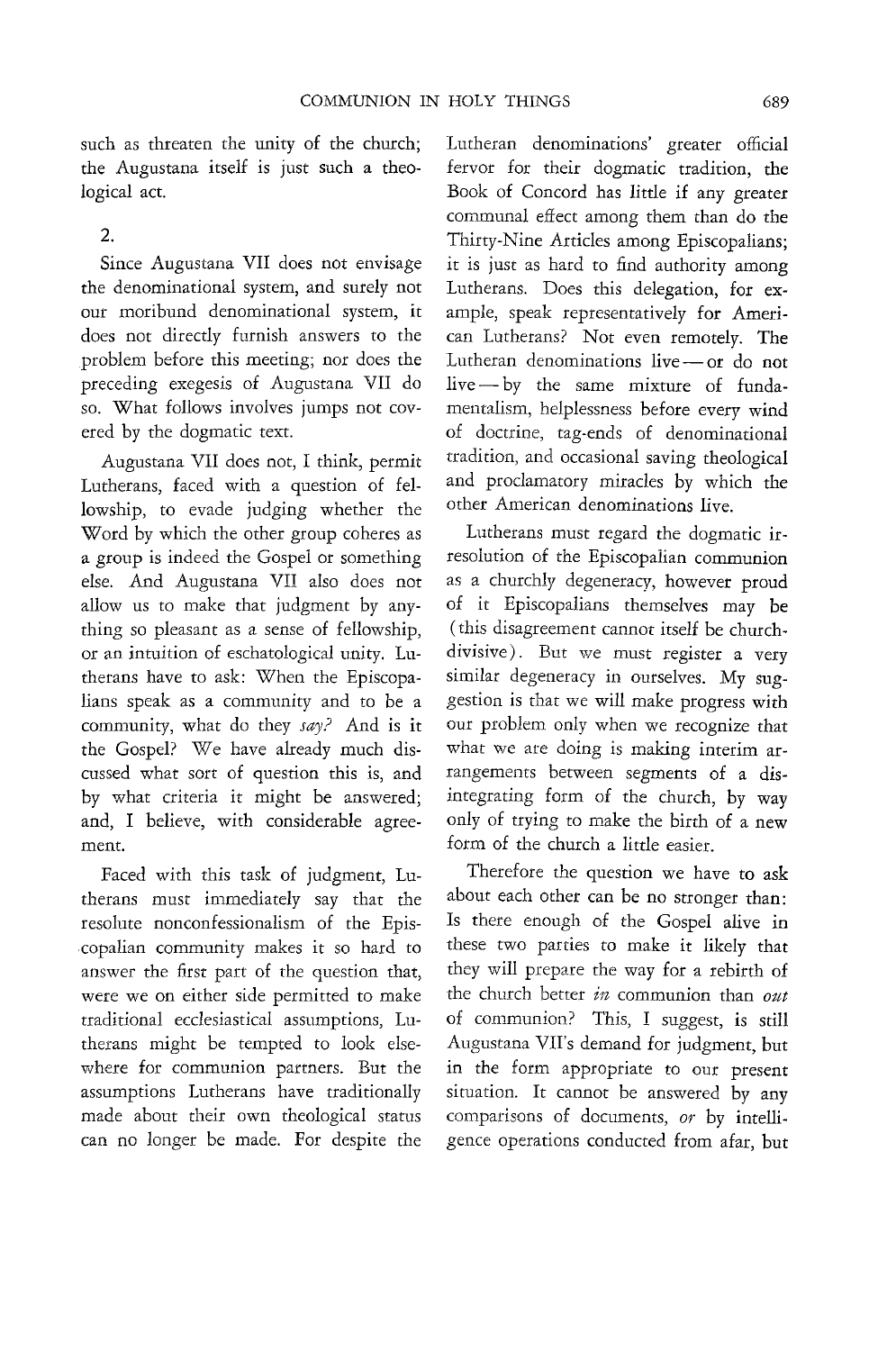only by just such mutual explorations, under the judgment of the Bible, as we have made in these meetings. I suggest also that we should take the risk of reporting that in our judgment the answer is "Yes."

My discussion has turned to the future, which is where, from the viewpoint of Augustana VII, it should turn. Augustana VII is concerned with arrangements for<br>  $eintraechiolich$  proclamation in new *eintraecbtiglicb* proclamation in new churchly unities yet to be established; it is itself such an attempted arrangement. Clearly, the fathers of Augsburg regarded confessional formulation and subscription as the way of looking to an *eintraechtiglicb* proclamation of the Gospel in any new churchly unities to be created. Equally clear, there is no hope of any such thing between Episcopalians and Lutherans; but this is mostly because neither Episcopalians nor Lutherans can be expected to agree among themselves on any currently decisive churchly or theological issue.

In this situation I suggest that the currently appropriate form of Lutheran demand to arrange for future unanimity in the Gospel might be: a commitment by the highest authorities of both parties that communion in the holy things be accompanied by continuing joint theological study, at high level, of currently emerging potentially divisive topics, and with such authoritative arrangements for dissemination and discussion as to assure influence on the thought and practice of both denominations. The study should be undertaken with the express purpose of preparing both denominations for common confession, when and if the Lord again makes new confession possible and necessary.

If both denominations can make an af-

firmative judgment of existing fellowship in the Gospel, and if the commitments of the previous paragraph can be made, the first demand of Augustana VII will, in my judgment, be satisfied - insofar as we now could think of satisfying it at all.

The second demand is *dass da emtraechtiglicb* ... *die Sakrament dem gottlichen Wort gemaess gereicht werden.* This is not a demand for an agreed-upon doctrine *about* the sacraments; it is a demand upon the *performance* of the sacraments. The "Word of God" in question is simultaneously the canonical command in obedience to which we perform these actions, and the Gospel which is the meaning of the actions (as is clear from parallel *Jauts des Evangelii* of rhe previous paragraph). Therefore what is demanded is that what the canonical command says to do be in fact done, and that it be so done that its meaning as a communication is the Gospel and not something else.

Each of our denominations may rightly, I think, have some suspicions about the other on these scores - and remember, the issue here is not what is said in sermons, catechetical instruction, or confessional formulae *about* the sacraments, but what is said and done as the actual celebration. The divisive problems center in the Eucharist. Lutherans may, I think, rightly suspect styles of Eucharistic celebration which, despite all disavowals, make the deed fundamentally a petitionary and doxological work of those present, or liturgical formulations which make the blessing dependent on the attitude of the recipient. Episcopalians may, I think, rightly suspect patterns of Eucharistic celebration which make it dubious that the canonical command is being obeyed at all, as when in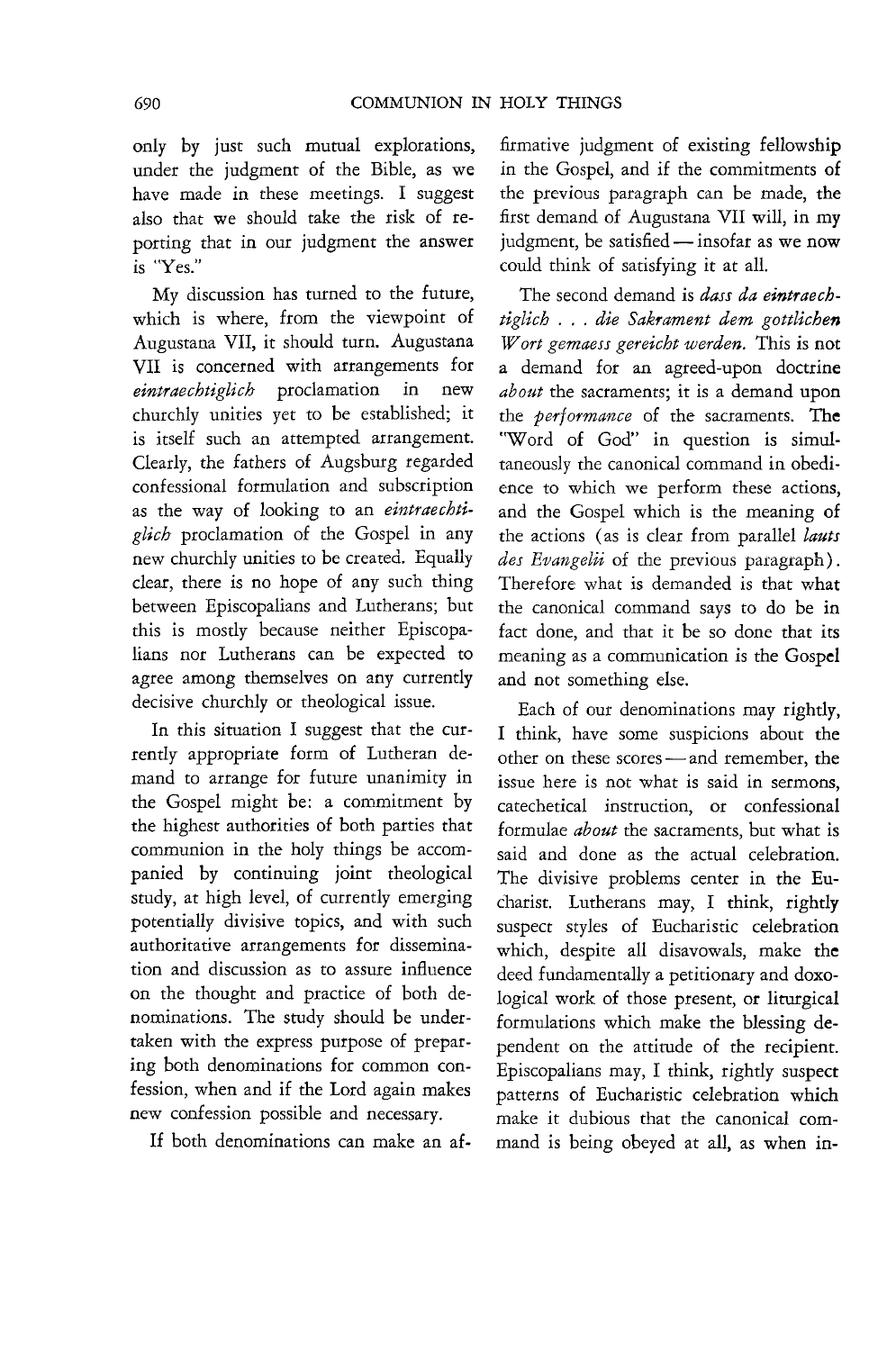stead of sharing wine from a cup Lutherans drink each from his little shot-glass, commanded to "give thanks" do no such thing, or perform the Eucharist so infrequently and lugubriously as to transform it into a substitute for penance.

#### c.

Our situation is much the same as with the first of Augustana VII's demands. And here again, I propose that we have a judgment to make and a program to initiate.

Can each denomination judge that, despite everything, the sacraments do by and large happen in the other denomination? We here at any rate ought, I think, so to judge, on the basis of our previous discussions. More than that neither denomination can at present judge about itself; therefore neither can demand more than that from the other.

For the future I suggest two steps. Concurrently with the declaration of communion, the continuing theological study should take as its first task the preparation of a mutually agreed list of sacramental abuses in both communions, to be submitted to both communions as recommendation for reform. Thereafter, representatives of the one communion should be consultants in all deliberations of the other communion over such matters as liturgical reform/innovation and sacramental order (e. g., current redoing of confirmation-first Communion in both denominations).

If both denominations can make an affirmative judgment of genuine sacraments in both, and if the commitments of the previous paragraph can be made, the second demand of Augustana VII will, in my judgment, be satisfied  $-$  insofar as we now could think of satisfying it at all.

#### IV

*Dies ist gnug* not only specifies the demands which Lutherans must make on others; it also limits the demands which Lutherans can allow to be made on themselves. Most offensively stated: If other parties can affirm that the Gospel is preached *eintt'aechtiglich nach reinem Ventand* among us, and the sacraments celebrated *dem gottlichen Wort gemaess,*  they have no right to demand further uniformities as conditions of communion. Indeed, Lutherans have generally regarded any tendency by another party to make further demands for uniformity as prima facie evidence that the Gospel is not being preached rightly in that quarter.

Here is the place where negotiations between Anglicans and Lutherans have repeatedly broken down around the world. The sticking point has been, of course, the episcopacy.

But I do not see that the matter should be hopeless. As to the theology of the matter, it seems to me we have made some progress. If the understanding arrived at in our last meeting is indeed satisfactory to both denominations, Lutherans should be happy. For the Lutheran position means that so long as the episcopacy - or any other "ceremony" - is not made an antecedent condition of communion, Lutherans are committed to limitless openness thereafter, both in investigating the inadequacy of their own previous arrangements and in achieving new arrangements for future forms of the church. The explicit recognition of *episcope* as an intrinsic function in the church has not been characteristic